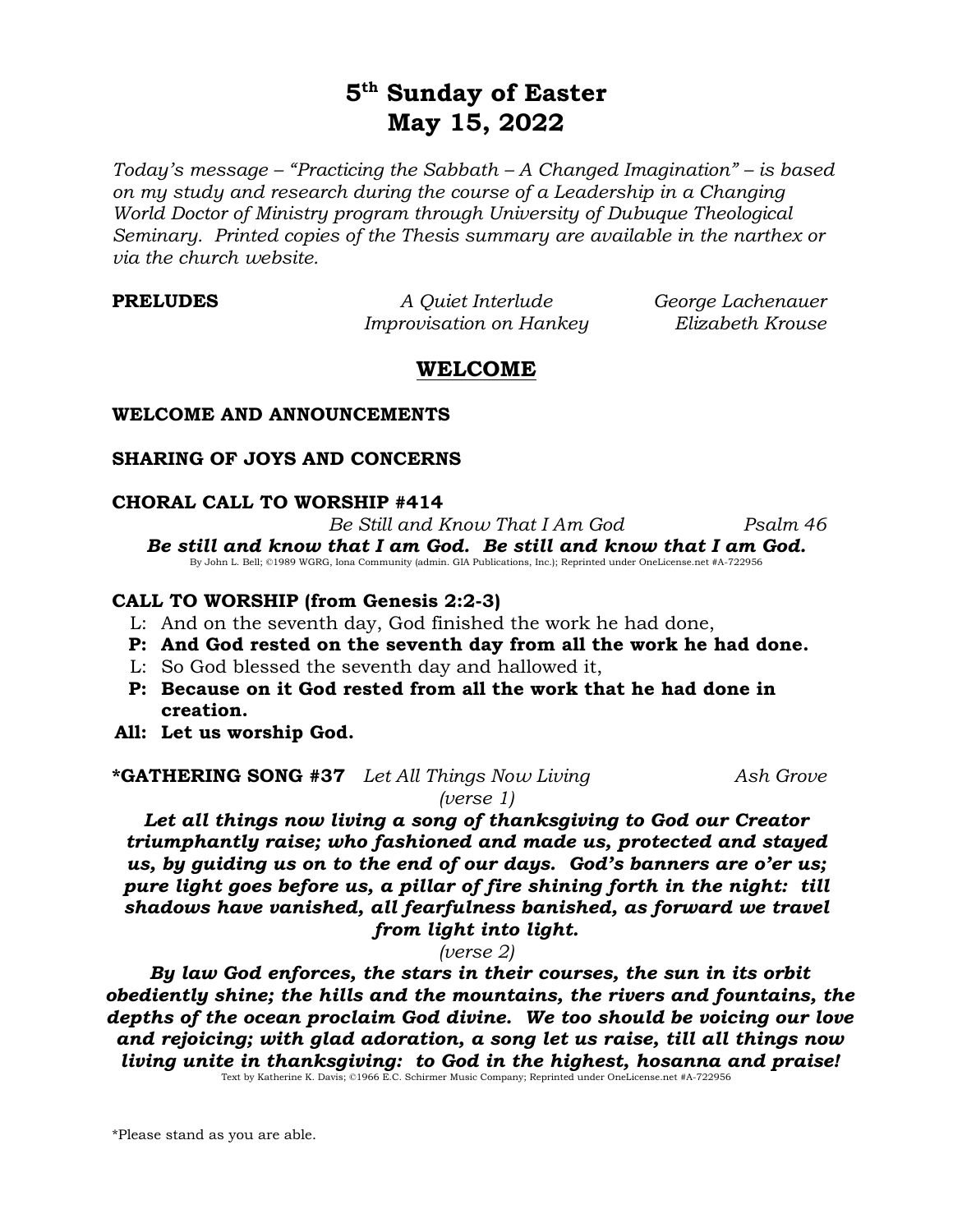#### **CALL TO CONFESSION**

L: The Spirit of God helps us in our weakness, interceding with sighs too deep for words. Trusting in God's grace, let us confess our sin.

#### **UNISON PRAYER OF CONFESSION**

**Forgive us, God, that we have squandered the resources and beauty of your creation; that we have taken your gifts for granted. You have given us the seeds of faith and the fruit of the spirit, but we have displayed them rarely, bestowed them grudgingly, and ignored them blithely. Thank you, God, that you give us a fresh start, a second chance. Compel us with the challenge to change. Overwhelm us with the power of your resurrected love. And lead us towards a new life of justice and peace.**

(time of silence)

## **DECLARATION OF GOD'S PARDON**

- L: Hear the good news of God's promise: I will pour out my Spirit on all flesh. Everyone who calls on the name of the Lord will be saved. In his name, we are all forgiven.
- **P: Thanks be to God. Amen.**

#### **\*CONGREGATIONAL RESPONSE #288**

*Spirit of the Living God Living God Spirit of the living God, fall afresh on me. Spirit of the living God, fall afresh on me. Melt me; mold me; fill me; use me. Spirit of the living God, fall afresh on me.* 

By Daniel Iverson<br>©1935, renewed 1963 Birdwing Music (admin. by EMI Christian Music Publishing)<br>©CL #11043756

# **WORD**

#### **TIME WITH CHILDREN** *Rev. Dr. John Wahl*

**UNISON PRAYER FOR ILLUMINATION** 

**Living God, with joy we celebrate the presence of your risen Word. Shine upon us that we may proclaim the good news of eternal and abundant life in word and in deed. Amen.**

## **THE FIRST LESSON – Deuteronomy 5:1-3, 12-15**

Moses convened all Israel and said to them: "Hear, O Israel, the statutes and ordinances that I am addressing to you today; you shall learn them and observe them diligently. **<sup>2</sup>** The LORD our God made a covenant with us at Horeb. **<sup>3</sup>** Not with our ancestors did the LORD make this covenant but with us, who are all of us here alive today."

\*Please stand as you are able.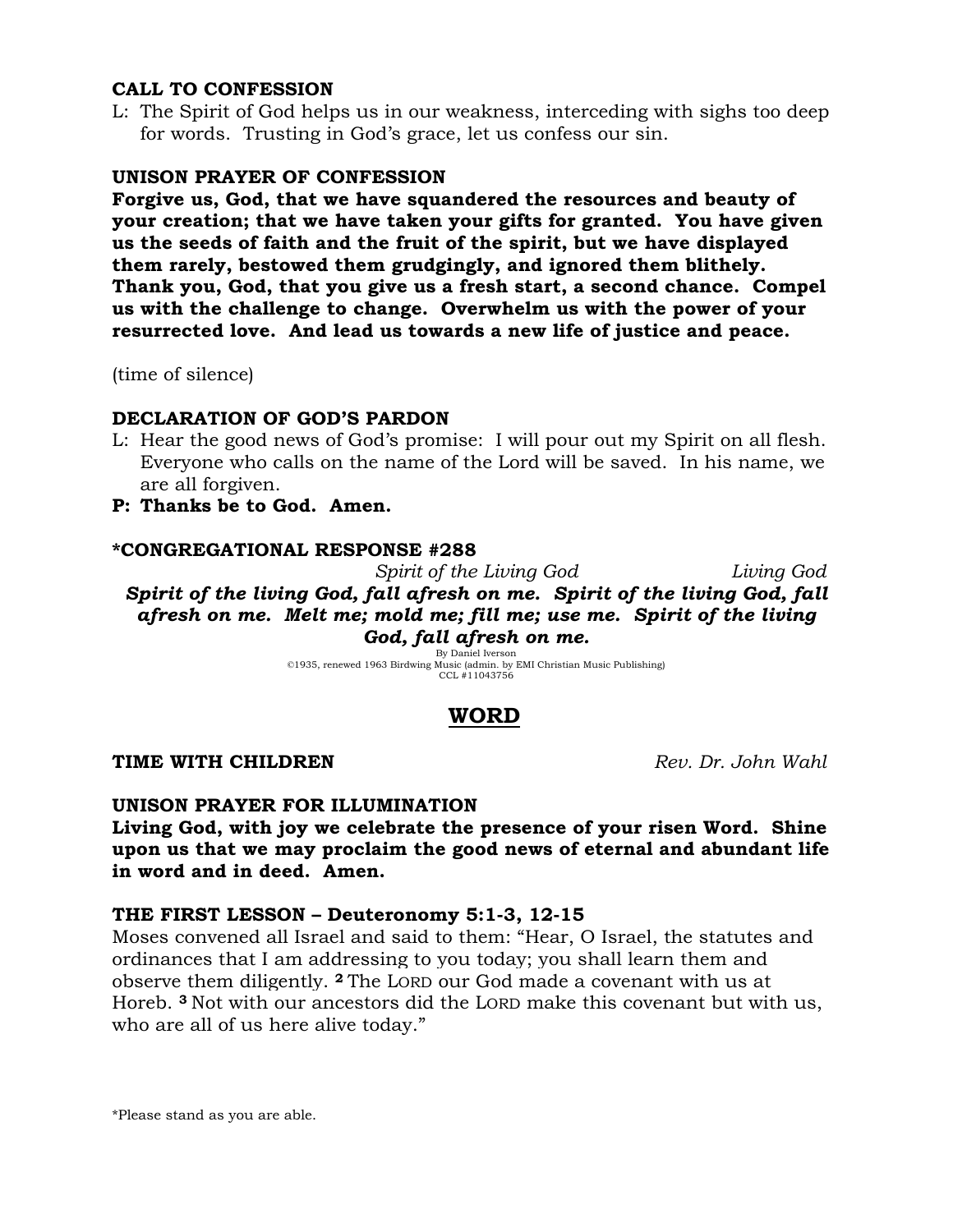**<sup>12</sup>** "Observe the Sabbath day and keep it holy, as the LORD your God commanded you. **<sup>13</sup>** Six days you shall labor and do all your work. **<sup>14</sup>** But the seventh day is a Sabbath to the LORD your God; you shall not do any work you, or your son or your daughter, or your male or female slave, or your ox or your donkey, or any of your livestock, or the resident alien in your towns, so that your male and female slave may rest as well as you. **<sup>15</sup>** Remember that you were a slave in the land of Egypt, and the LORD your God brought you out from there with a mighty hand and an outstretched arm; therefore the LORD your God commanded you to keep the Sabbath day."

**CHORAL ANTHEM** *Sit Down Sister Bennett Women's Choir Soloists: Barb Anderson, Tanya Fouts, Marilyn Rodenhausen, Lois Urban*

## **THE SECOND LESSON – Luke 6:1-10 (Common English Bible)**

One Sabbath, as Jesus was going through the wheat fields, his disciples were picking the heads of wheat, rubbing them in their hands, and eating them. <sup>2</sup> Some Pharisees said, "Why are you breaking the Sabbath law?" <sup>3</sup> Jesus replied, "Haven't you read what David and his companions did when they were hungry? <sup>4</sup> He broke the Law by going into God's house and eating the bread of the presence, which only the priests can eat. He also gave some of the bread to his companions." <sup>5</sup> Then he said to them, "The Human One is Lord of the Sabbath."

 $6$  On another Sabbath, Jesus entered a synagogue to teach. A man was there whose right hand was withered. <sup>7</sup> The legal experts and the Pharisees were watching him closely to see if he would heal on the Sabbath. They were looking for a reason to bring charges against him. <sup>8</sup> Jesus knew their thoughts, so he said to the man with the withered hand, "Get up and stand in front of everyone." He got up and stood there. <sup>9</sup> Jesus said to the legal experts and Pharisees, "Here's a question for you: Is it legal on the Sabbath to do good or to do evil, to save life or to destroy it?" <sup>10</sup> Looking around at them all, he said to the man, "Stretch out your hand." So he did and his hand was made healthy.

## **THE MESSAGE**

*"Practicing the Sabbath: A Changed Imagination"*

*Rev. Dr. John Wahl*

**PRAYERS OF THE PEOPLE**

**THE LORD'S PRAYER**

# **WITNESS**

## **GATHERING OF TITHES AND OFFERINGS**

**OFFERTORY** *I'll Fly Away Arrg. by Krauss Soloists: Ron Cechner, Chip Steele, Don Sullivan*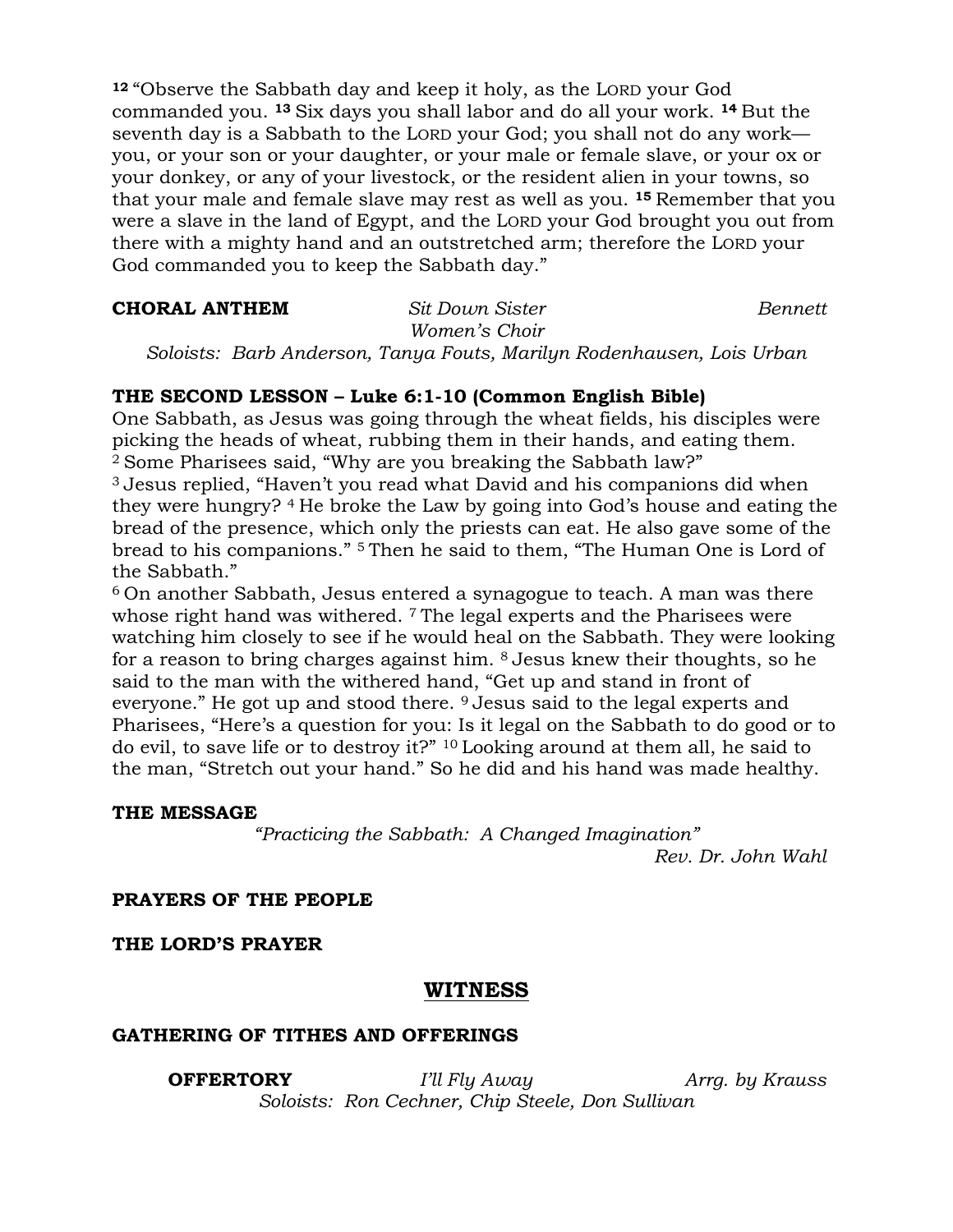**\*DOXOLOGY #647** *Give Thanks Give Thanks Give thanks with a grateful heart; give thanks to the Holy One; give thanks because we're given Jesus Christ, the Son. And now let the weak say, "We are strong"; let the poor say, "We are rich because of what the Lord has done for us!" Give thanks.* By Henry Smith; ©1978 Integrity's Hosanna! Music; CCL #11043756

#### **\*PRAYER OF DEDICATION**

#### **\*SENDING SONG #716**

*God, Whose Giving Knows No Ending Beach Spring (verse 1)*

*God, whose giving knows no ending, from your rich and endless store, nature's wonder, Jesus' wisdom, costly cross, grave's shattered door: gifted by you, we turn to you, offering up ourselves in praise; thankful song shall rise forever, gracious donor of our days.*

*(verse 2)*

*Skills and time are ours for pressing toward the goals of Christ, your Son: all at peace in health and freedom, races joined, the church made one. Now direct our daily labor, lest we strive for self alone. Born with talents, make us servants fit to answer at your throne.*

#### *(verse 3)*

*Treasure, too, you have entrusted, gain through powers your grace conferred: ours to use for home and kindred, and to spread the gospel word. Open wide our hands in sharing, as we heed Christ's ageless call, healing, teaching, and reclaiming, serving you by loving all.*<br>Text by Robert L. Edwards; ©1961, ren. 1989 The Hymn Society of America (admin. Hope Publishing Co.); Reprinted under OneLicense.net #A-722956

**\*CHORAL BENEDICTION** *Celtic Alleluia Fintain, O'Carroll, & Walker*

#### **\*CHARGE AND BLESSING**

**POSTLUDE** *We Believe in One True God Daniel Burton*

\*Please stand as you are able.

# **ANNOUNCEMENTS**

# **Health and Safety Protocols**

With the return to in-person worship services, we ask you to follow these guidelines:

- Windows may be open or fans turned on to provide appropriate air circulation.
- When inside the church building, face coverings are optional based on personal comfort level.
	- Socially distance as able in the pews and sanctuary.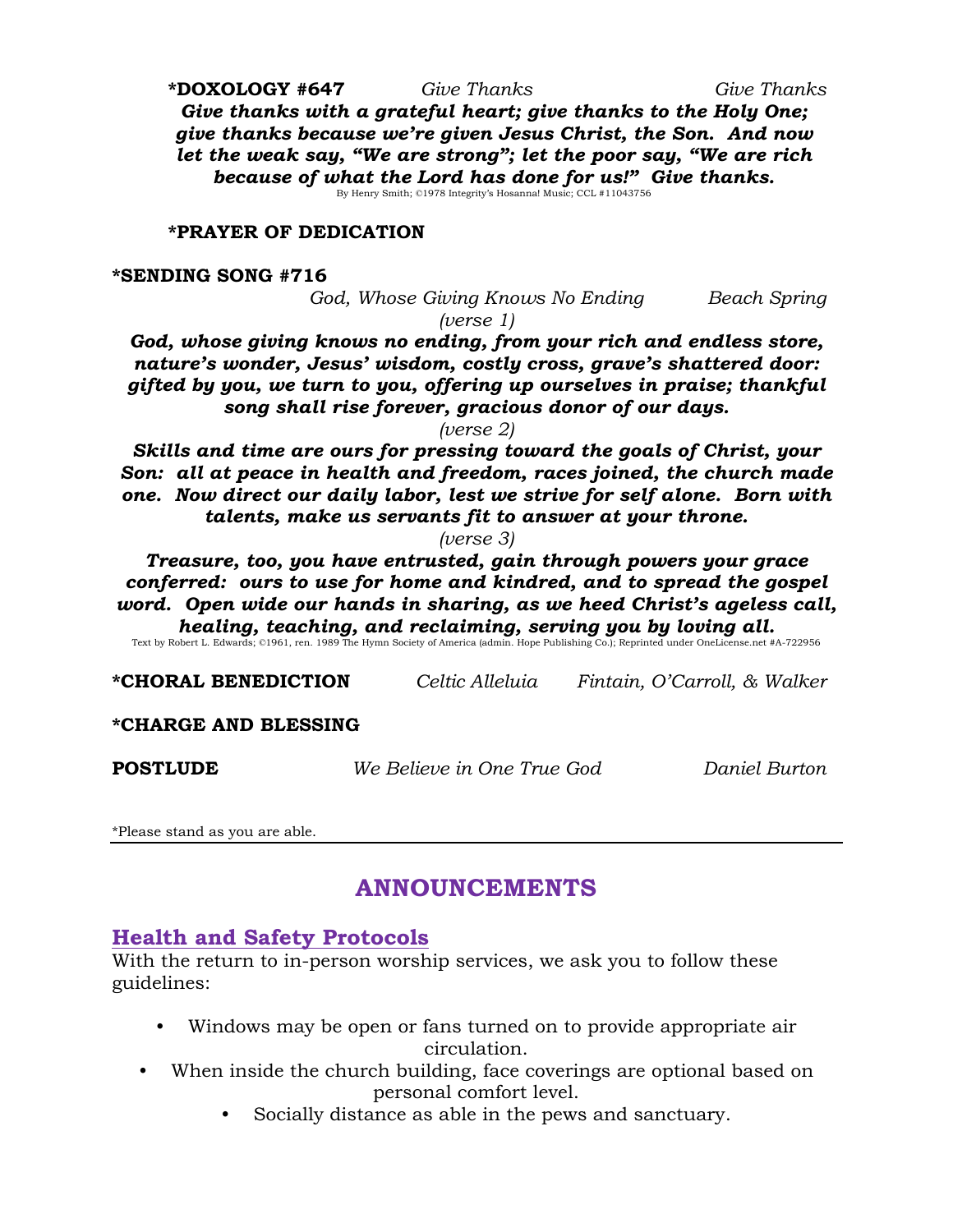- If you are not feeling well today, please stay home.
- At this time, we will not be passing the peace, the offering plate, or holding hands for the benediction at the close of the service.
- After the worship service has concluded, we ask that you move outside for any extended conversations.

Thank you for your patience and understanding. Any changes to these protocols will be shared in advance of Sunday gatherings.

**Upcoming Events (See May newsletter for more details.)**

**Sunday, May 15** VPC Clean-up Day

**Sunday, May 22** Confirmation

**Thursday, May 26** HOVCP Ice Cream Truck

# **HOVCP Fundraiser**

Welcome to Moe's! Moe's taco dinner on Thursday, May 19<sup>th</sup> - order one for you – order one for your neighbor – maybe even one for a friend or family member! Here is the link to order:

<https://form.jotform.com/210144175392147>

- make sure to hit the "submit" button at the end!

**Pass-it-on Resale Store**



The **store will be open** on: **Friday, May 20**  $(10 a.m. - 4 p.m.)$ **Saturday, May 21**  $(10 a.m. - 2 p.m.)$ 

# **Valley Choir –** *"God Bless the USA"*



The Valley Choir would like to invite you to sing with us on Sunday, May 29th, during the Worship Service. We will be doing Lee Greenwood's "God Bless the USA" in celebration of Memorial Day and practicing at 9:30 a.m. that morning. Music will be provided, and it is a chance for all of us to share together musically what being an American is all about!!!! Please consider joining us Sunday, May 29th. (Contact Nancy

Sullivan, if you have any questions.)